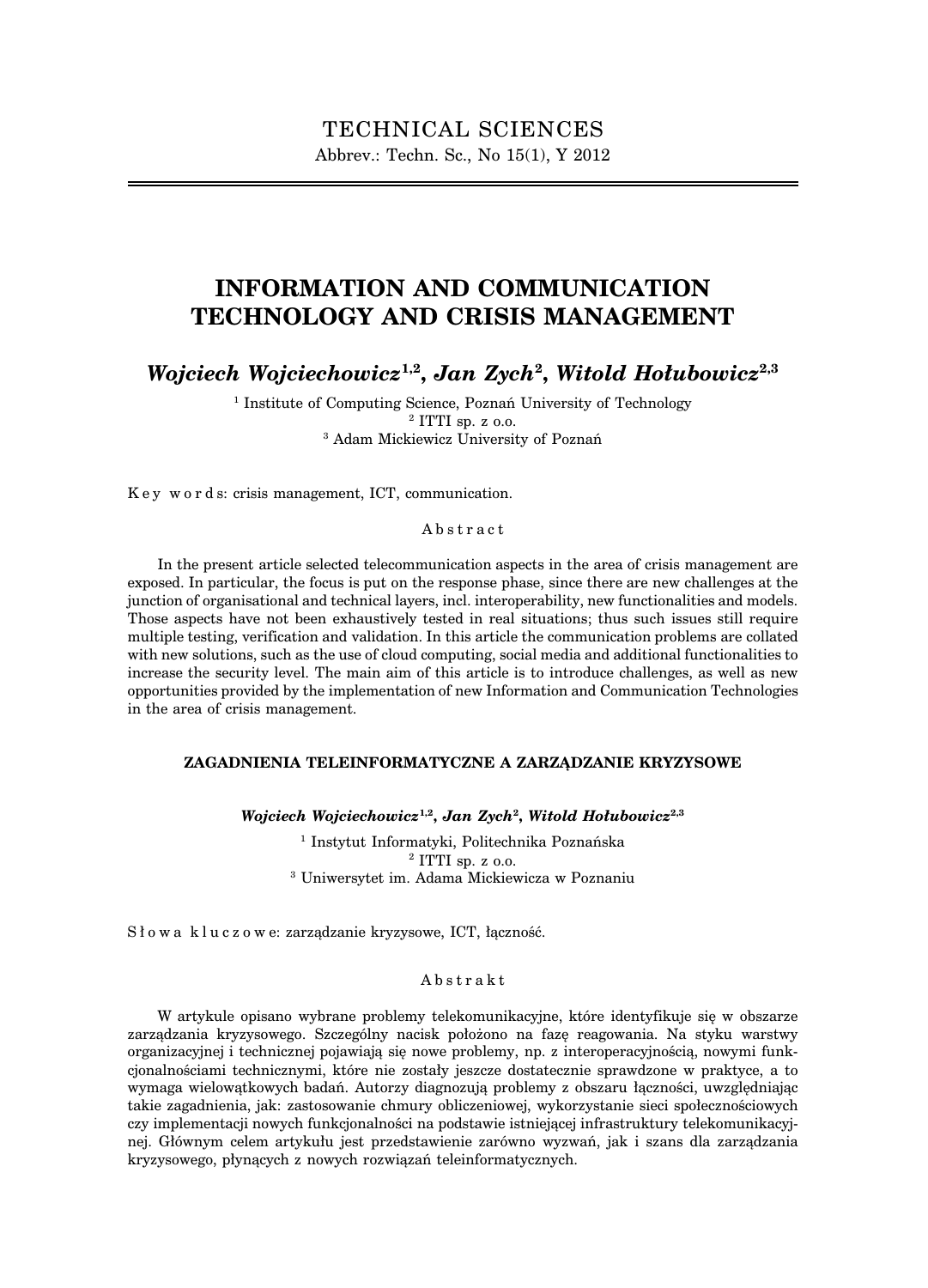### **Introduction**

In recent years, there has been a significant change in the perception of challenges in the field of crisis management (CM). Instead of focusing on a major incident, there is a trend to draw special attention to several smaller incidents, which overlap/accumulate in a relatively short period of time. A perfect example illustrating this were the national crisis management system exercises – LIBERO II, organised by the Government Security Centre in collaboration with the Ministry of Internal Affairs and the PL.2012 company. During the event many scenarios were practiced, incl. energy failure, a disaster on an expressway, removing the effects of civil unrest after the football match. The scope of the exercises did not refer to one big event, but to many events that correlated with each other.

Furthermore, there is an increasing awareness of other crisis management aspects, such as use of modern information and communication technology, and the search for communication platforms able to provide adequate functionalities. News from social networks is of great importance, and is exceptionally useful during decision making process. It turns out, that the first thing that accidental witnesses tend to do is to post multimedia material on social networks, instead of reporting it to the appropriate crisis management agencies. Thus, there is a need for crisis management agencies to permanently monitor those social networks with respect to extraction of useful, up to date and unique pieces of information about given incident. In certain cases, it may become the only factual evidence.

The main scientific problem was to identify communication challenges in the field of crisis management, and to propose new solutions in this field. In the article the focus was put on broad context of crisis management rather than on a single incident.

#### **Challenges in crisis management**

Crisis management involves the coordination of activities by different groups in an effort to avoid or minimize disaster impact. This section describes the challenges that need to be confronted by crisis management in order to be more effective. There are four phases in crisis management:

- prevention,
- preparedness,
- response,
- recovery (PIĄTEK 2006).

Where the most challenging – from the crisis management communication system perspective – is the response phase. That is the area where rescue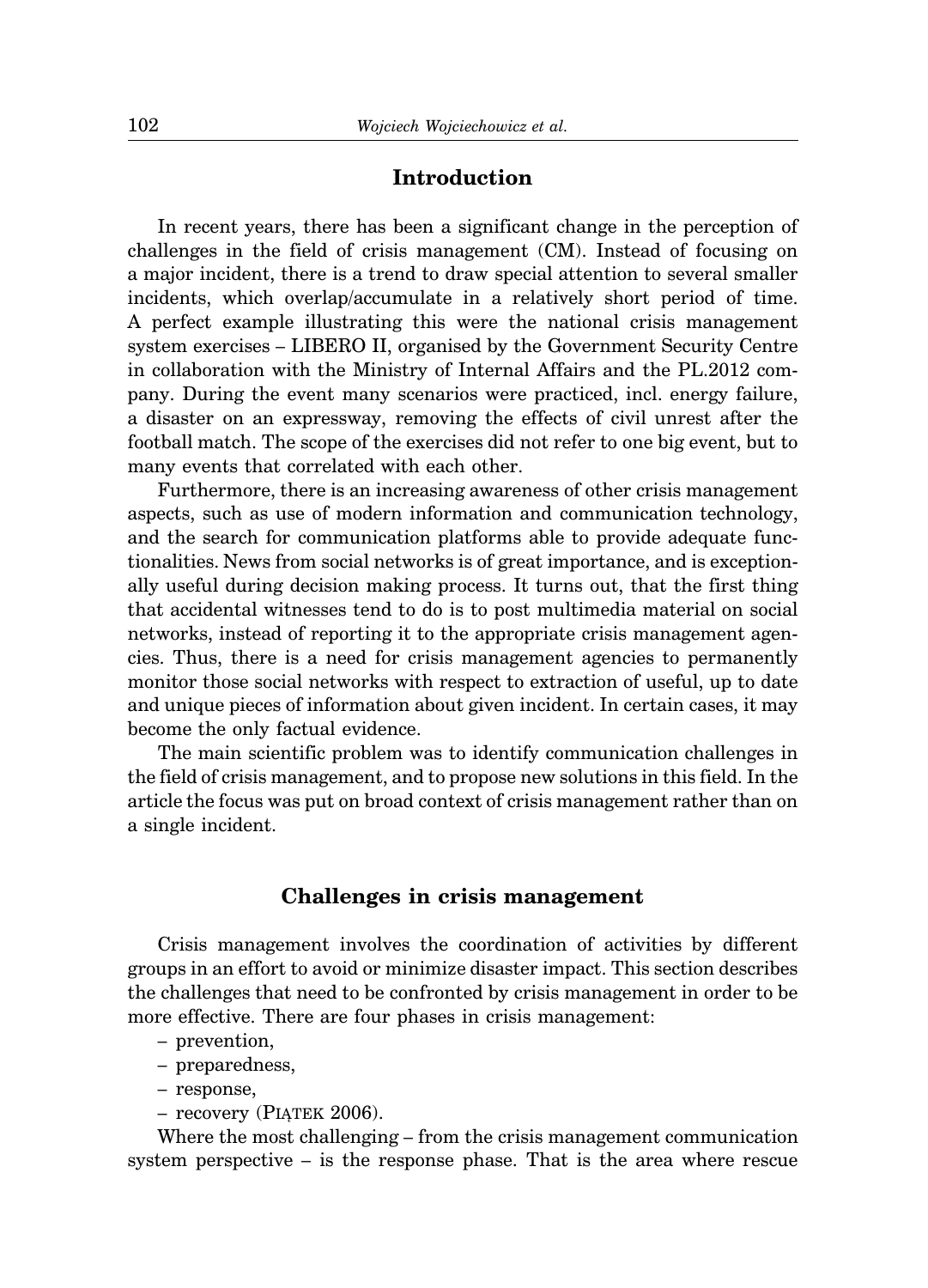actions are executed; given the specificity of the domain, this phase is the most dynamic. It is very difficult to precisely plan the response in advance, since it is not possible to predict when and where crises will occur. In fact, response actions always need to be undertaken in real time. Moreover, disasters often affect communication systems (e.g. natural disasters like floods or fires can seriously harm infrastructure). Therefore, the least that can be done is to prepare for the effects.

When it comes to ensuring communication between all stakeholders responsible for crisis management it is important to identify threats in real time, and coordinate the rescue actions accordingly to them. Participation of the Police, National Fire Service and Emergency Medical Service in training exercises confirmed that when an incident occurs, the number of connections to the crisis management centres increases significantly. It means that requests with the same content but through different channels (text, voice, video) are made. Quick extraction of the most important part from each message, its processing and passing to the decision makers, responsible for coordinating rescue actions in the crisis management centres, is extremely challenging, both at technical and organisational levels.

On top of that, multiple agencies as well as volunteers and passers-by are involved in the actions at the crisis scene. This creates yet another challenge which is the need to ensure communication and effective flow of information between them. That, combined with the response phase characteristics, puts an additional pressure on communication systems.

Furthermore, crisis management involves the execution of very broad and diverse actions. Possible incidents include:

- riots during mass event,
- natural disasters (earthquake, avalanche, flood, wildfire),
- man-made/terrorist attack/confrontations,
- workplace violence/misdeeds,
- accidents (crashes on land, sea and air).

For those incidents – each supporting by technology – a number of challenges might be identified. In high level of abstraction, they can be categorised into technical and organisational ones, often influencing each other. The key technical challenges include (*Metody sztucznej inteligencji.* 2009, ŚWIĄTNICKI, ŚWIĄTNICKI 1992):

- insufficient spectrum of services,
- lack of interoperability between various ICT systems,
- security aspects,
- managing user groups in real-time,
- effective information dissemination (incl. notifications to the population), while the organisational:
- units autonomy,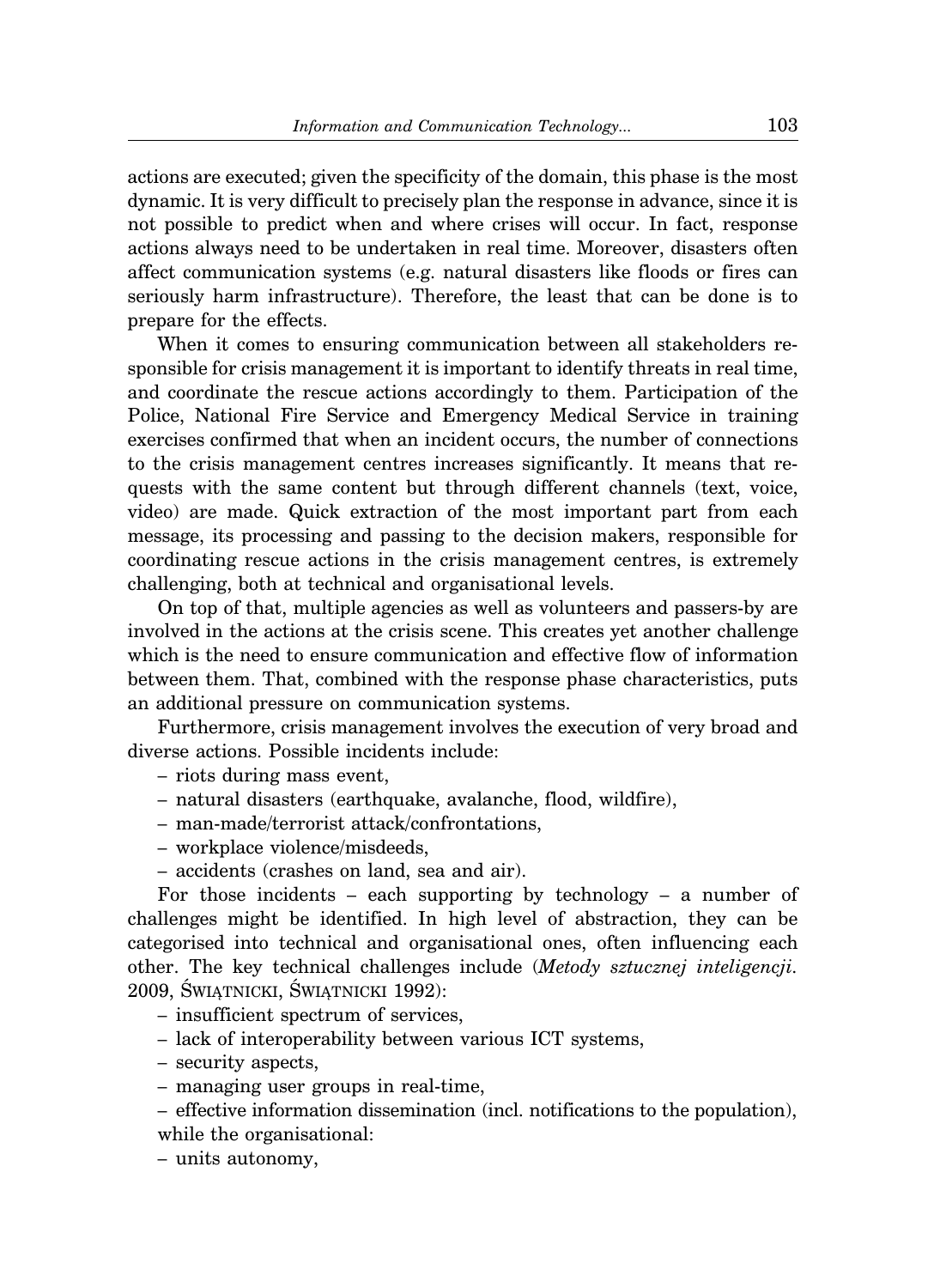- frequency allocation,
- cooperation with telecommunication operators,

– improving the work of the international community in several areas, such as decision making and situational awareness.

First responders have invested in many – often incompatible – telecommunication solutions. As a result, the possibility of exchanging information in an effective way has been reduced. In the next sections we will discuss the aforementioned technical challenges.

#### **The technical challenges in the field of crisis management**

This section provides a short description of technical challenges in the crisis management field. The current status of technical challenges is presented first, then a short description of future perspectives is given; and at the end we provide examples of how difficult crises are becoming with the purpose of illustrating the need for confronting the technical challenges.

# **State of the art**

As it was stated previously, the response phase puts an extra pressure on the telecommunication systems. Unpredictability of time and place results in urgent needs for extra capabilities at the incident scene.

On top of that, agencies and some command chain levels have different user requirements – not only functional requirements which may concern different spectrum of services available but also non-functional (like security or performance). Additionally, the requirements may vary depending on the incident type.

Recently some investments have been done in various technologies supporting first responders. However, these investments have been done without taking into consideration the exchange of information between different crisis management actors; hence there is no unification of infrastructure, end-user devices and software applications. As a result, full interoperability is not achievable.

### **Perspectives**

Currently, there is no single vision for the crisis management telecommunication system. Many agencies have done some technology updates without obtaining the consent of other stakeholders. There is also a lack of a *perfect* telecommunication solution, which will meet the needs of each stakeholder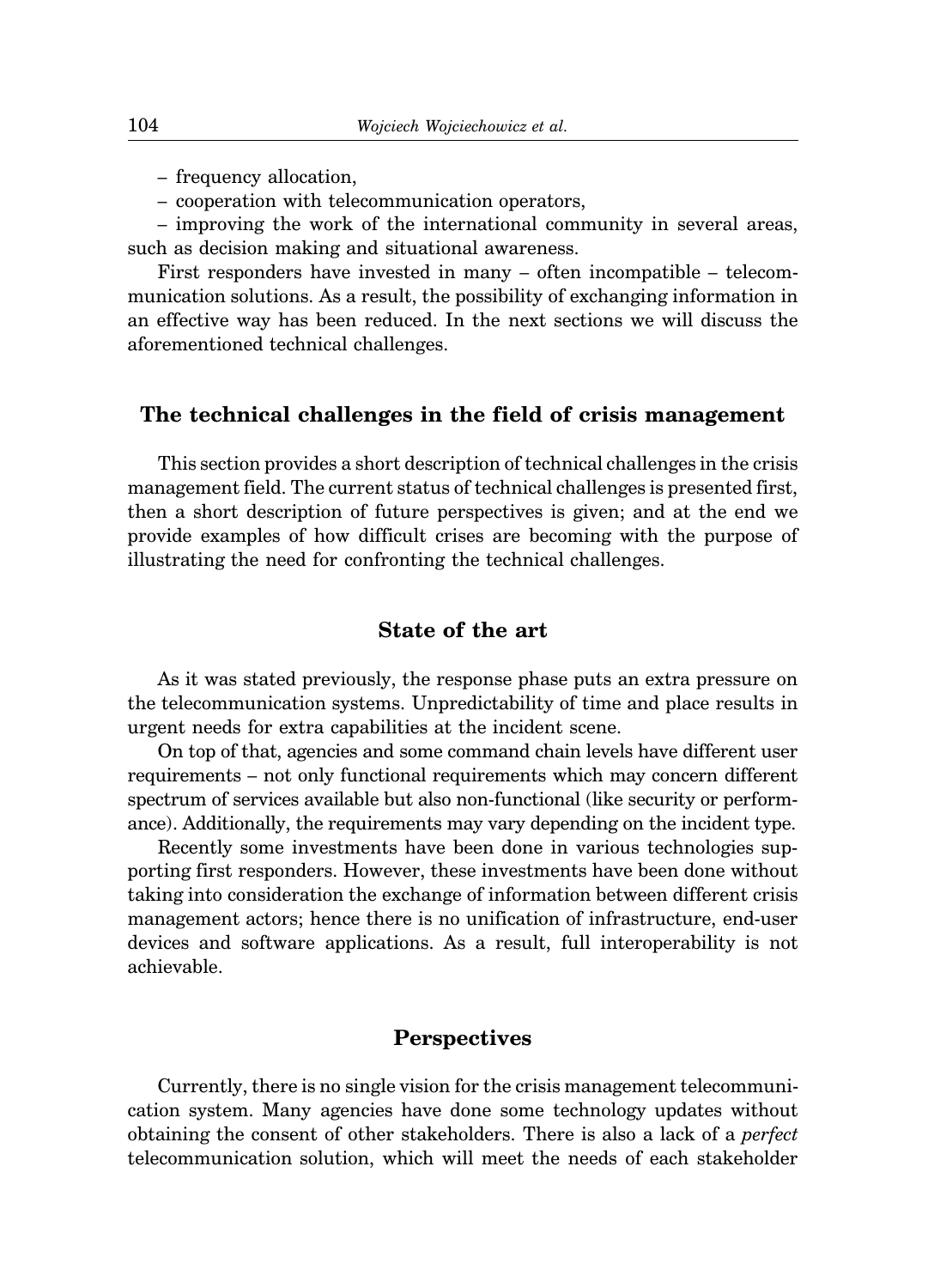(in terms of characteristics and costs). Furthermore, such a solution have not been designed yet.

Terrestrial Trunked Radio (TETRA) is an open standard, created by ETSI for dispatching digital radio-telephone communication [(Terrestrial Trunked Radio (TETRA)a]. It could be said that TETRA is the optimal choice; but its efficiency is still doubtful. One may notice that this solution is getting more and more "mature", and not even TEDS [(Terrestrial Trunked Radio (TETRA)b] (TETRA Enhanced Data Services) may guarantee the sufficient bandwidth when multimedia services are in use. Also the costs (both implementation and maintenance costs) are believed to be drawbacks of TETRA.

# **Crisis globalisation**

The larger and larger crises, the greater number of agencies need to be involved, which puts an extra pressure on the crisis management communication system. The incidents (esp. natural ones, like floods and wildfire) also occur in cross-border areas, which require greater cooperation between nations as rescue actions involve rescue teams from several countries (vide Central European flooding in 1997 and 2010 or Haiti earthquake and Katrina hurricane in USA).There are also other types of incidents, such as terrorist attacks (incl. Madrid train bombings on 11 March, 2004, 2011 Norway attacks, 7/7 London bombings) or cyber threats (incl. attacks on SCADA systems) that have already become crises.

The crises also vary in terms of specific telecommunication needs and background, e.g.

– Prevention of disorders (e.g. riots during mass events) – a large number of volunteers are engaged, as well as third-party organisations (incl. personal security). Due to law requirements (e.g. banned access to the event for selected persons) the access to external databases would be appreciated.

– Flood – mostly involves several agencies – and also third-party organisations (e.g. construction companies) as well as volunteers, but it is almost impossible to indicate them in advance. Thus, there is a need for quick and seamless inclusion of new actors into the system. Another very important feature is the notification of residents. That could reduce disinformation as well as improve the coordination at the scene.

– Terrorist attack – where behaviour detection would have great importance. Audit trial could be very useful for public prosecutors. Different security requirements could be defined, since e.g. confidentiality may play a great role. Also actor localisation could be useful not only in terms of coordinating the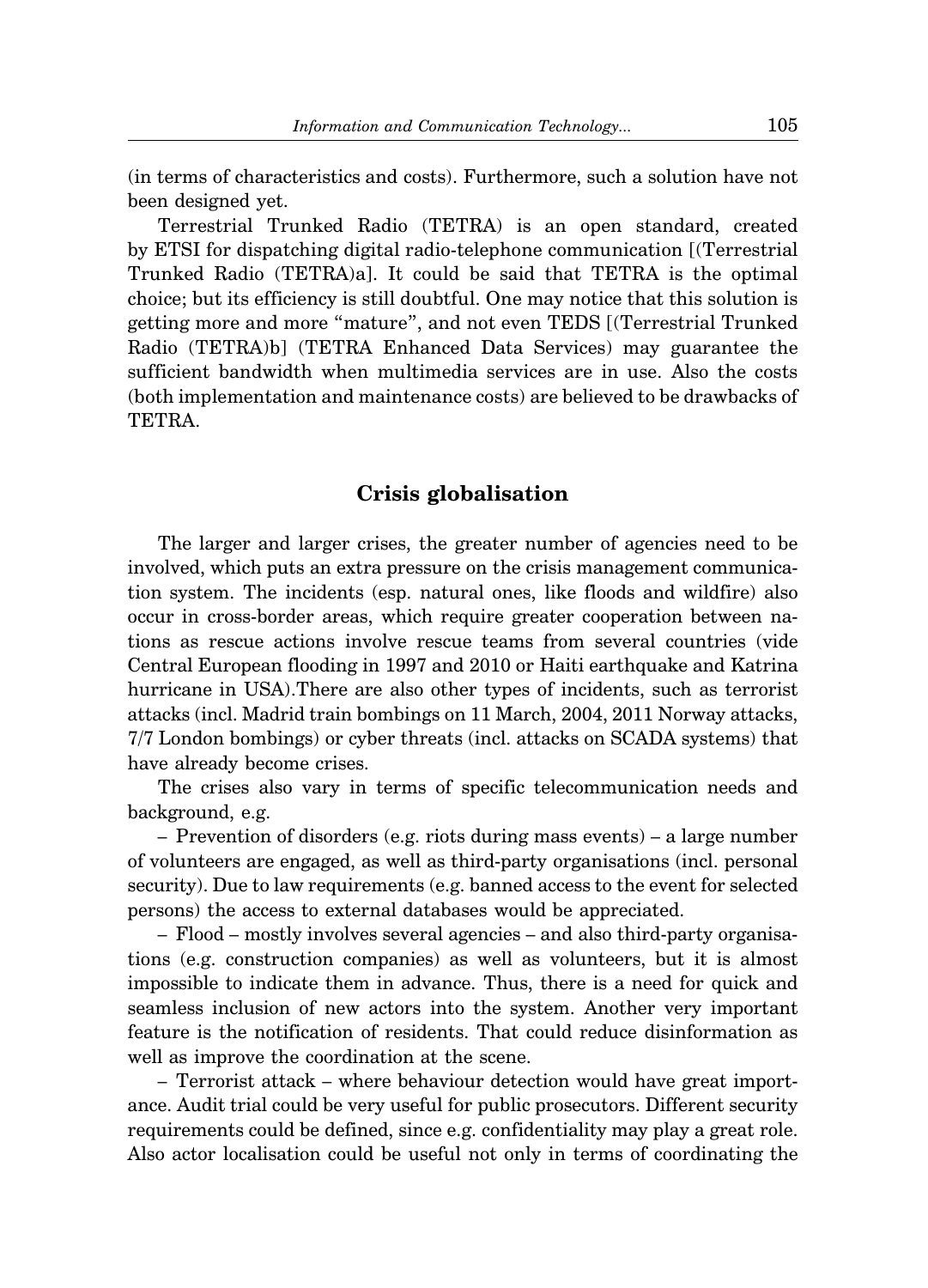rescue teams, but also rescuing the victims (using e.g. their mobile phones) (*Bezpieczeństwo...* 2009).

The importance of ICT in crisis management is undeniable; communication is necessary in order to achieve effective coordination. ICT provides efficient coordination of activities, the sharing of information between organisations working at the scene as well as access to new data and databases, such as images, maps, and infrastructure information. The role of ICT is getting broader, since not only new threats are identified, but also new opportunities are visualised.

#### **New opportunities for crisis management**

Nowadays, crisis management is not able to operate efficiently without the support of the state of the art ICT. In order to find an optimal operation model in crisis management it becomes more frequent to take the advantage of various technological innovations (e.g. trusted computing and agent-based infrastructure) or organisational solutions (e.g. cloud computing). In this section, an outline of new technological opportunities for improving crisis management is provided.

#### **Mobile technologies**

Currently, mobile technology is advancing rapidly, both in terms of mobile phone popularity and capabilities. Modern mobile devices (palmtops, mobile phones, etc.) are capable of performing tasks that used to be reserved for personal computers.

With regard to capabilities, there is a marked trend to integrate hitherto separate devices into a single solution. Modern mobile devices are often equipped with auto-focus, a digital camera with several Mega pixels, Full HD video recording possibility (such resolution was barely achievable for dedicated digital cameras just a couple of years ago); moreover, these devices have several GBs of internal storage (with possibility to further increase using flash memory). Combined with broadband (e.g. based on HSDPA or WiFi  $b/g(n)$  data transmission and access to modern services (e.g.: online maps (even with traffic information and predictions), weather forecast or social media) mobile phones are considered to be a great tool in crisis management, used not only for communication between responders, but also for dissemination of information among the public in general (FICOŃ 2007).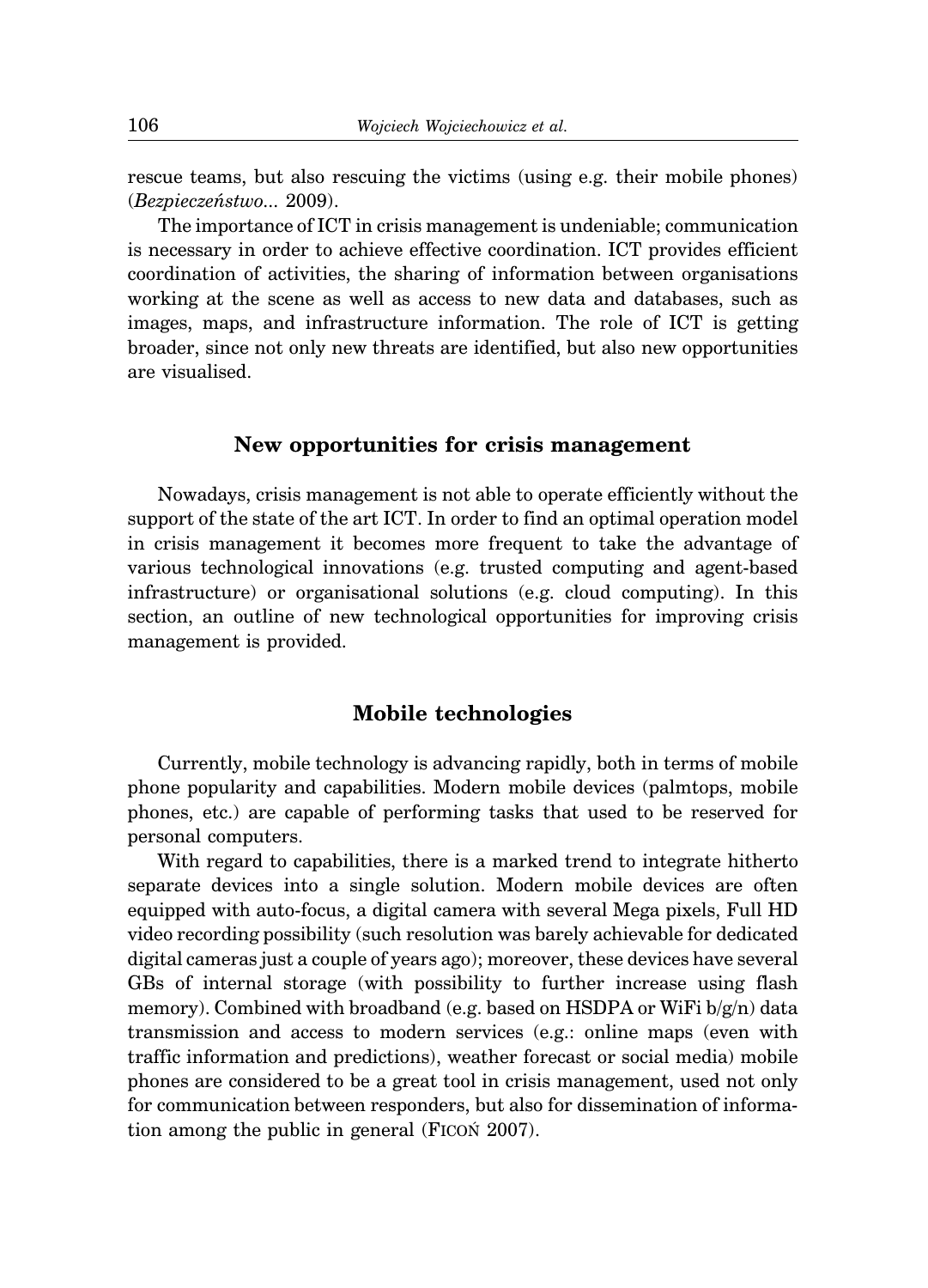### **Social media**

Social media is set of technologies that allow people to exchange multimedia information. Despite the fact that the information in social media comes from sources that are not verified, social media allow people to exchange information, ideas, opinions and experience. Therefore, social media has become very popular and this trend is growing.

The example of the 2010 flooding in Central Europe emphasizes the importance of using social media during crises situations. Citizens of the Bydgoszcz city in Poland were using a forum to inform each other about the water level; this source of information was much more effective than official communiques in traditional media. Nevertheless, with the growing popularity of social media, this information could be disseminated even faster -using applications like Facebook, Twitter, Web log and others. Comparing social media to internet forums, one may notice that the former one allows to exchange information almost in real time e.g. through smartphones. The cost in terms of development and maintenance of infrastructure as well as disseminating the information to many recipients is negligible, since social media does not require any additional costs apart from the Internet connection bills.

#### **Cloud computing**

Another new opportunity for crisis management is the use of dedicated services in modern business models – cloud computing. The main idea behind cloud computing is to provide services from remote centres using the Internet as a communication channel. In other words, cloud computing provides applications that run on the Internet. Cloud computer services are divided into four models, according to the capability provided (VOORSLUYS et al. 2011):

– IaaS – Infrastructure as a Service. This model provides all the equipment needed by an organisation to support operations, it includes hardware, servers, storage and network components. In this model, the cloud provider is responsible for maintaining the equipment.

– PaaS – Platform as a Service. In this model, cloud providers deliver a computing platform including an operating system, a programming language execution environment, database and web server. With PaaS applications developers can design, run and debug their software solutions on a cloud platform, and do not have to worry about buying and maintaining the hardware and software layers.

– SaaS – Software as a Service. It comprises software applications that are installed on the cloud and that can be accessed by cloud users. Since the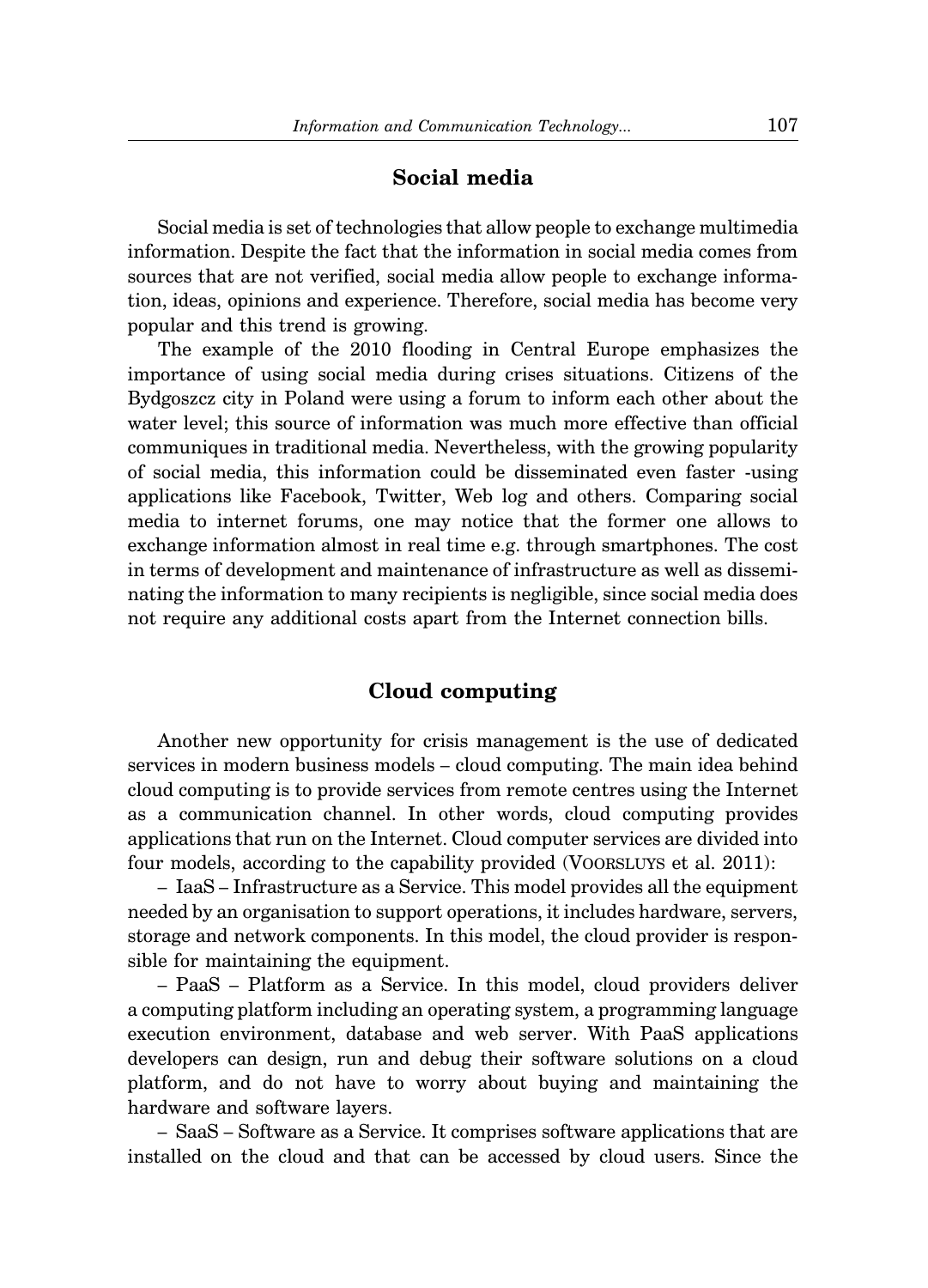software applications are located on central hosts, the cloud users can access them through a browser. In SaaS, users do not have to maintain the data and infrastructure on which the application is running e.g. games, google docs, e-mail, etc.

– BPaaS – Business Process as a Service. This model includes any business processes delivered as a service over the Internet (for example, payroll, printing, e-commerce) and accessible by multiple web-enabled interfaces and devices such as PC, tablets and smartphones.

Cloud computing could contribute to crisis management by facilitating information sharing among first responders at different management levels (central, regional and local), and making the emergency notification more accessible to the public. Additionally, cloud computing reduces costs when it comes to data storage and recovery after a disaster. Companies that own the infrastructure locally could be severely affected by a disaster as their server may be permanently destroyed and backup may be lost. In the case of a disaster affecting a cloud computing data centre, user data will not be lost since suppliers of cloud infrastructure replicate user data and cloud servers across multiple data centres.

Furthermore, the data stored on the cloud is highly secured by cloud providers. In the data centres, the integrity of the information is protected with power generators, monitoring systems and 24/7 security personnel as well as technical specialists.

There is a wide range of possible cloud computing applications in crisis management. It not only improves the current services (in terms of e.g. costs, scalability, confidentiality, availability, security, redundancy and performance), but also provides new opportunities.

# **Commercial ICT in crisis management**

In the previous section selected new opportunities for crisis management have been presented. Mostly they are related to the use of commercial ICT equipment in the field of public safety. Even if the infrastructure is designed for commercial use, it still can bring significant value to the crisis management field.

Current telecommunication infrastructures (e.g.: WiMAX, 3G, LTE or even WiFi) enables a wide range of services desirable in the crisis management field, like:

– (broadband) IP transmission,

– high capabilities:

– many simultaneous voice calls,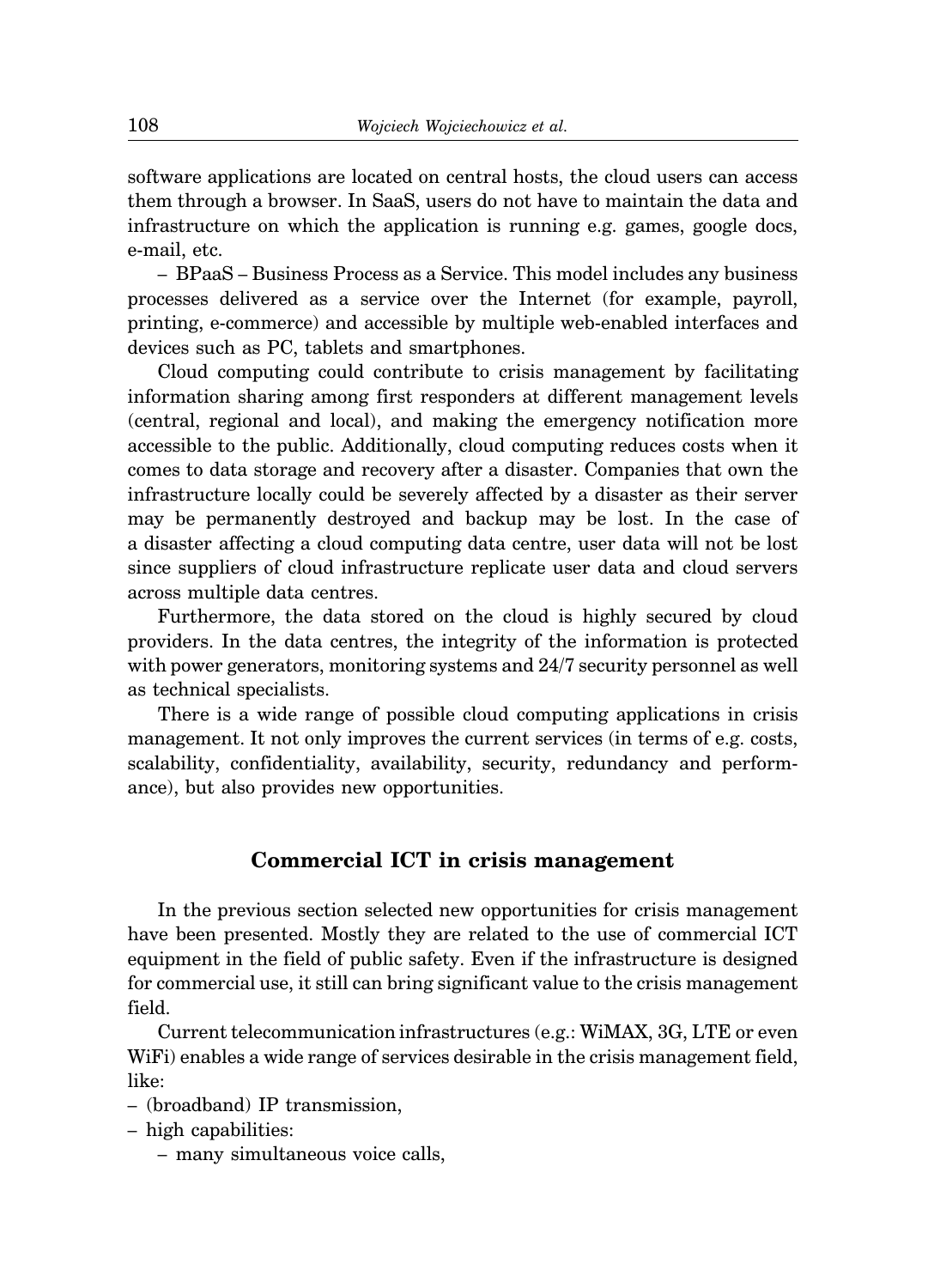- video calls,
- broadband data transmission,
- low latency,
- low error-rate,
- redundancy,
- positioning services,
- access to external data sources,
- a wide range of compatible, off-the-shelf devices,
- great network coverage (almost 100% in EU),
- access to numerous external services, incl.:
	- social networks,
	- on-line maps,
	- current traffic information and forecast,
	- weather forecasts (FICOŃ 2007).

At the same time, it provides an easy (often cost-effective) possibility to implement additional services:

- increased encryption,
- audit trial,
- information broadcast,
- online group management.

# **Further actions and conclusions**

In this article selected challenges as well as opportunities in crisis management have been presented. The authors have underlined the possibility to use commercial infrastructure – with respective risks and chances – in the crisis management field.

The aim of this article has been achieved by identification of new functionalities for communication systems in crisis management, at the junction of the organisational and technical layers. The research is presented in a general context, with the focus on a number of innovations that can be adopted in the area of crisis management (e.g., social media, cloud computing, mobile phones). Current results are proofs of concepts rather than ready-to-use solutions. In addition, various approaches have been undertaken, incl. short, medium and long-term solutions, but no common vision has been established.

It is worth mentioning that no ultimate telecommunication solution for crisis management is available or expected to appear soon. As for today, the research on this problem has been undertaken by several initiatives – incl. research FP7 projects like:

– SAFECOM,